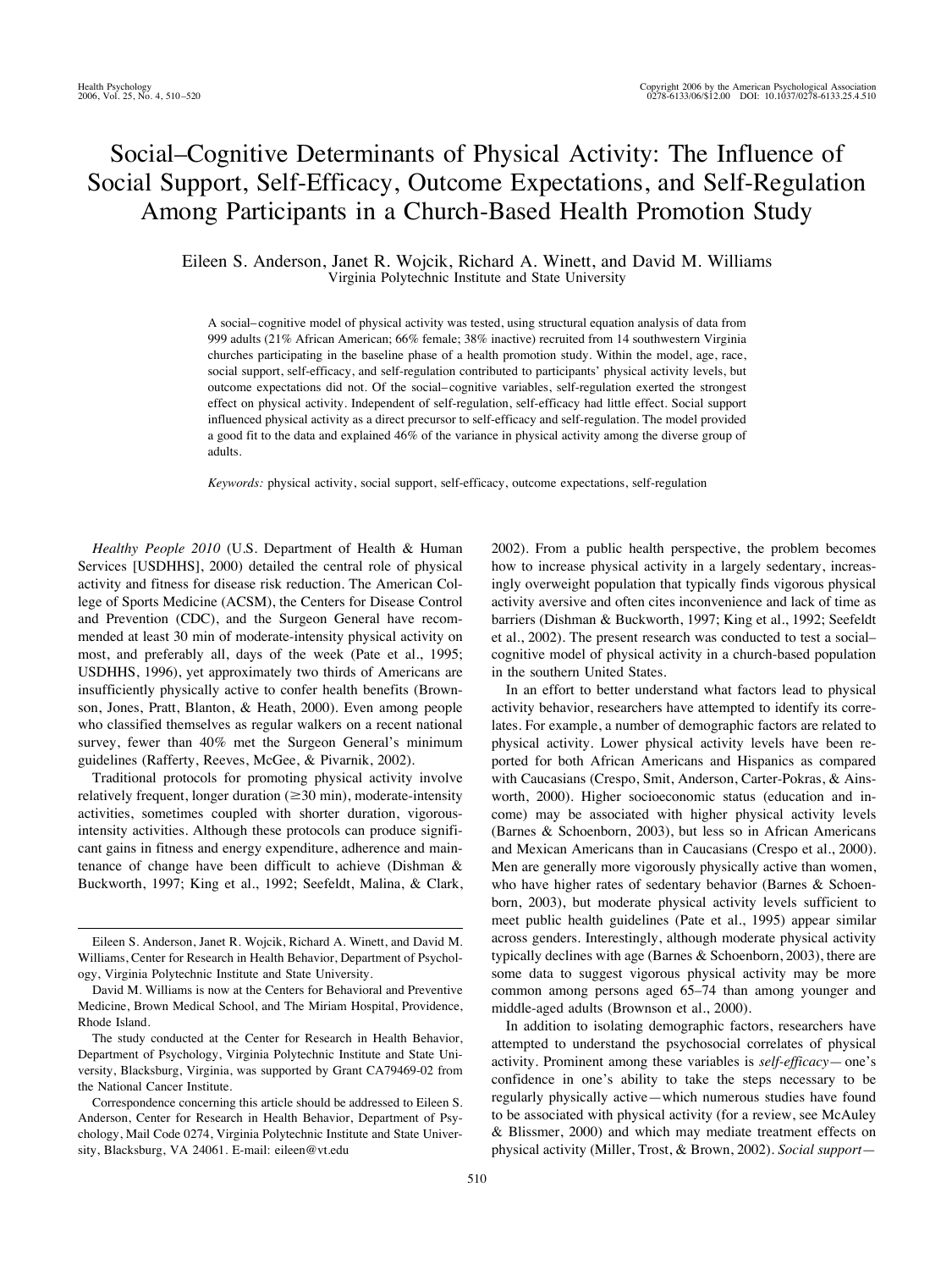the perceived support for physical activity received from others, such as family and friends— has also been associated with physical activity (e.g., Courneya & McAuley, 1995). Although the relation of social support to other variables in a social– cognitive theory (SCT) model of physical activity has not been widely researched, Bandura (1997, p. 416) suggested that it "affects exercise adherence by influencing efficacy beliefs rather than directly." *Outcome expectations*—the expected positive and negative consequences of increasing physical activity— have been less consistent predictors, with some studies showing strong support and others revealing a null effect (see Williams, Anderson, & Winett, 2005, for a review). Although these studies have examined relationships between demographic and psychosocial variables and physical activity, they often lack a theoretical framework delineating how these variables operate together to influence physical activity.

SCT provides a framework that has been recommended by the Surgeon General as useful for organizing, understanding, and promoting physical activity (USDHHS, 1996). Generally, SCT posits that personal, environmental, and behavioral factors are reciprocally influential in determining behavior and behavior change. Personal factors influencing physical activity include the demographic variables described above, as well as potentially malleable psychosocial variables such as self-efficacy, outcome expectations, and self-regulation. Bandura (1997) specifically cited self-regulatory self-efficacy— one's faith in one's ability to maintain physical activity in the face of challenges and setbacks—as a key to success in regular exercise. Furthermore, physical activity success may depend on outcome expectations that are easy to realize—in terms of both time and accomplishment especially for people with low levels of activity, self-regulatory self-efficacy, and self-regulation skills. Environmental factors key to adherence to physical activity involve social support such as modeling by family and friends, support from exercise partners, and feedback from exercise leaders (Bandura, 1997). Although social support, self-efficacy, and realistic outcome expectations are viewed in SCT as necessary for maintaining a physically active lifestyle, Bandura (1997, 2004) suggested that self-regulatory behavior is essential. As moderate physical activity involves motor skills most people know or can quickly learn, for people with low activity levels exercise success depends more on their ability to self-monitor (i.e., plan and track), set goals, and evaluate their exercise behavior (Bandura, 1997, p. 415).

In addition to delineating the psychosocial variables essential to physical activity, SCT specifies how these variables relate to each other (Bandura, 1997, 2004; see Figure 1). In the social– cognitive model of physical activity, self-efficacy (i.e., belief in one's ability to lead an active lifestyle; Bandura, 1997) is the preeminent determinant of consistent, health-promoting levels of physical activity. Self-efficacy for being physically active stems from personal variables, such as the individual's age, gender, and general health, and from environmental variables, such as access to safe exercise facilities and social support for physical activity (Bandura, 1997). Although SCT does not preclude social support from influencing all SCT variables, Bandura (1997, p. 416) has stated that social support influences physical activity through selfefficacy, suggesting social support may not directly influence other SCT variables as modeled in Figure 1. In addition to social support and self-efficacy, SCT further posits that individuals with stronger beliefs in their abilities to lead active lives will in turn expect to reap the benefits associated with being physically active, such as lower stress levels, greater sense of well-being, improved physical fitness, and avoidance of fitness-related health problems. Finally, SCT posits that individuals who believe they can be physically active (i.e., those with higher self-efficacy) and individuals who expect favorable results from physical activity (i.e., those with better outcome expectations) will be more likely to implement the self-regulatory strategies especially essential to adopting and maintaining an active lifestyle (Bandura, 1997, 2004).

Despite the widespread use of SCT among physical activity researchers, with two exceptions influences among the social– cognitive constructs and physical activity have not been examined within a single study. Rovniak, Anderson, Winett, and Stephens (2002) used structural equation modeling (SEM) to examine the social– cognitive determinants of physical activity among 277 university students. The model accounted for 55% of the variance in physical activity. Consistent with SCT, social support influenced physical activity through self-efficacy and through self-efficacy's effect on self-regulation; self-efficacy influenced physical activity directly and through self-regulation, but outcome expectations did not. Resnick (2001) also used SEM to model social– cognitive physical activity determinants among 201 older adults living in a continuing care retirement community. The model accounted for 40% of the variance in verified aerobic exercise. In addition to the older adults' levels of chronic illness, prior exercise behavior, and



*Figure 1.* Social–cognitive model of physical activity.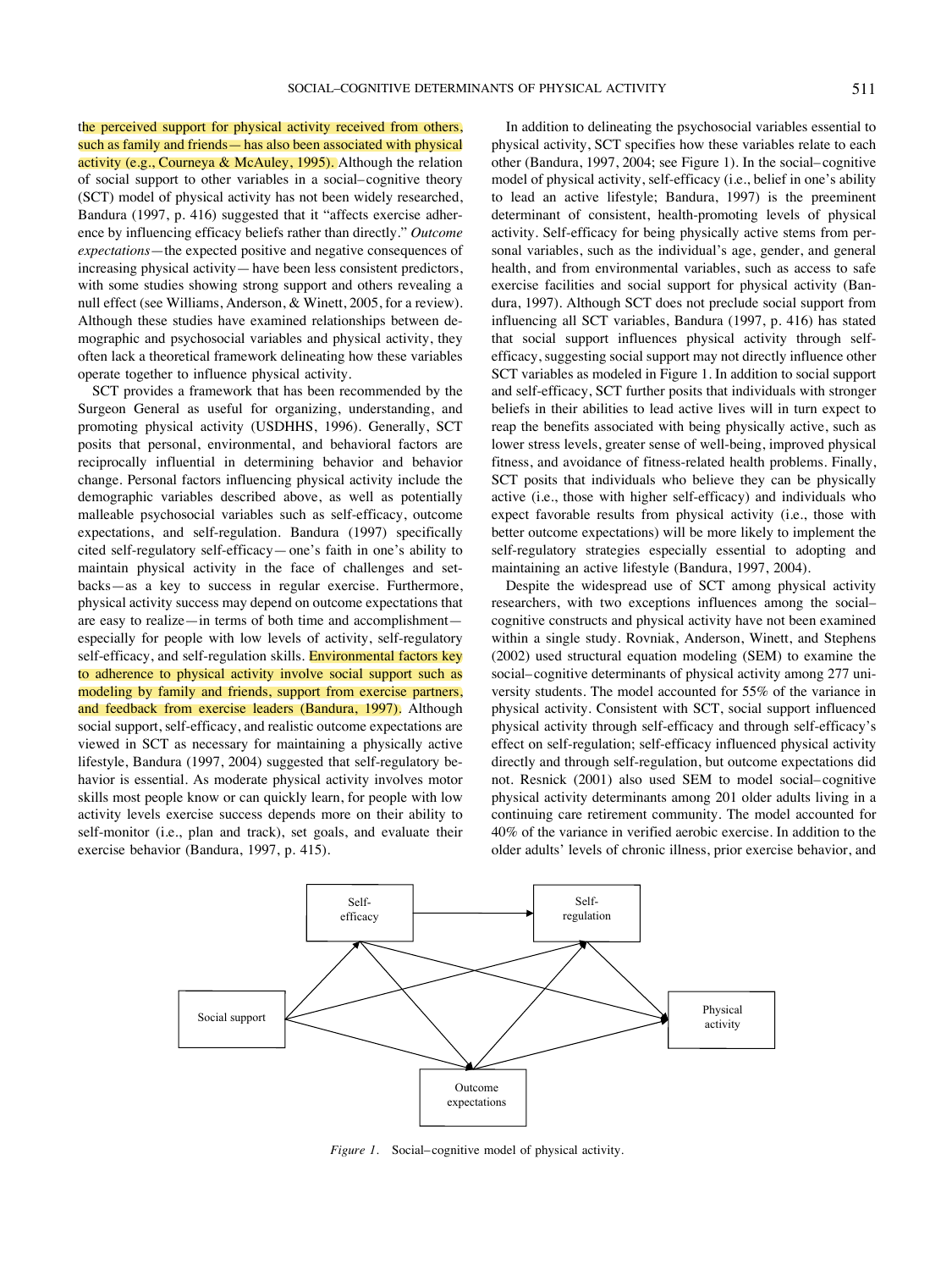mental and physical health, higher self-efficacy and higher positive outcome expectations were associated with higher levels of aerobic exercise. Although these studies were limited by relatively small, specific samples (i.e., university students, older adults) and somewhat restricted models (i.e., Rovniak et al., 2002, did not include demographic variables and Resnick, 2001, included neither social support nor self-regulation variables), their approaches were consistent with SCT. The purpose of the present study is to examine a more complete social– cognitive model of the determinants of physical activity among a larger, racially and age-diverse sample of adults.

# Method

# *Sample and Procedures*

#### *Setting*

The participants providing data for the current study were recruited as part of a large study to test the effectiveness of a health promotion intervention designed to reach adults living in nonmetropolitan areas through their churches. Although church attendance rates vary across the United States, in the southern and rural regions regular church attendance (once a month or more) is common (54% of adults over age 30; National Opinion Research Center, 1998), representing a strength of such communities (Eggebeen & Lichter, 1991), that, if recognized, could become an integral part of health behavior programs (Eng, Hatch, & Callen, 1985). The current analyses involve data from the baseline period of this larger church-based study.

## *Recruitment*

Participants were recruited from 14 of 23 churches in southwest Virginia contacted because they reflect the largest religious denominations in the region (Baptist and United Methodist), with special effort given to recruiting three predominantly African American Baptist churches. Twenty-one of the churches initially contacted requested meetings with project investigators, which were followed by presentations about the research project to ministers, lay leaders, or administrative boards. Seven churches chose not to participate owing to lack of interest among the congregation or to changes in the church hierarchy. In church, face-to-face recruitment and data collection procedures were compatible with church schedules and protocols. Recruitment in each church began with a 4-week series of announcements at the pulpit before church services and in the church bulletin. Color brochures describing the research project were mailed to each person on the church mailing list  $10-14$  days before a projectsponsored kickoff luncheon. On the Sunday preceding the luncheon, more detailed information about the project was included in an insert to the church bulletin. The project was described as a test of the effectiveness of an "Internet-based program . . . designed to help church members make changes in their eating and physical activity habits." The insert also described eligibility, participant payments, and research design. The kickoff luncheon, planned for a number equivalent to the active membership of the church, included a short presentation about the project and the consent and enrollment procedures. Project enrollment began with the kickoff and continued for 4–8 weeks, depending on the size of the church. We estimated 2,454 adult members (60 –340 per church) regularly attended (i.e., one or more times per month) the 14 churches participating in the study; about half  $(n = 1,194)$  expressed interest in participating in the study, 84% (999) of whom completed baseline assessments and contributed data to the current study. Assessments included measures of height and weight, demographic and psychosocial characteristics, and a log of daily

physical activity and pedometer step counts. Participants received a \$20 honorarium for completing these assessments.

## *Participants*

Of the 999 recruited adults, 66% were female and 21% were African American; participants ranged in age from 18 to 92 years  $(M = 52.73)$ years,  $SD = 14.56$  years). Participants had a median annual household income of about \$55,000 and a mean of 14.88 years of education  $(SD =$ 2.37 years), similar to census statistics for the region (U.S. Census Bureau, 2006). Nine percent of the sample reported an income of \$20,000 or less, and 20% reported 12 or fewer years of education. Sixty-five percent of participants lived in households with no children under 18 years of age; virtually all the participants attended church regularly (one time or more per month).

The sample exhibited the full range of body mass indexes (BMI), 16.50 – 58.18 ( $M = 29.04$ ,  $SD = 6.05$ ). Seventy-three percent of the participants were classified as overweight or obese: 35% had a BMI of 25–29.99, 23% had a BMI of 30 –34.99, and 15% had a BMI of 35 or more. Although these rates are somewhat higher than expected from national estimates, the overall rate (73%) is not unduly high for an older sample (Flegal, Carroll, Ogden, & Johnson, 2002; USDHHS, 2000) using gold standard measures (i.e., measured vs. self-reported body weight; Newell, Girgis, Sanson-Fisher, & Savolainen, 1999). Thirty-eight percent of the participants were nonexercisers (e.g., they engaged in no amount of exercise during the week); 62% reported at least some amount of planned activity to improve or maintain physical fitness.

Indications of medical conditions that could limit physical activity, such as cardiopulmonary disease, metabolic disorders, or musculoskeletal problems, were reported by 444 of the 999 (46%) participants included in the present study. These conditions tended to be mild or well managed, with the most commonly reported conditions being joint problems aggravated by exercise (15%); diabetes (8%); thyroid disease (8%); pain, dizziness, or shortness of breath with exercise (6%); lung disease (5%); and cardiovascular disease (4%). Of the participants with such indications, 98% received clearance from their health care providers to participate in the physical activity component of the parent study; those who did not were restricted to the nutrition component when they received the health promotion intervention.

Across churches, the church with the oldest mean age differed (in age) from the church with the youngest mean age (60 years vs. 49 years), but these churches did not differ in level of physical activity, in the number of participants with medical conditions, on measures of social– cognitive variables, or on other demographic characteristics. One church also had members who took more daily steps than the members of several of the other churches (8,045 steps vs. 5,430, 5,738, and 5,893 steps, respectively); the metabolic equivalent hours per week (MET hr/week; see *Measures* section below for full explanation) expended by the members of this more active church  $(M = 17$  MET hr/week) differed only from the church that also had the lowest mean step count  $(M = 6$  MET hr/week). These churches did not differ on any of the social– cognitive or demographic variables assessed for this study, nor did they differ in the number of participants with indications of medical conditions that might limit their physical activity or in the number of participants receiving clearance from their health care providers.

#### *Measures*

The latent variables in the social– cognitive model of physical activity (enclosed in ellipses in Figure 2) were estimated from variables measured as part of the baseline assessment in the parent study (enclosed in rectangles in Figure 2).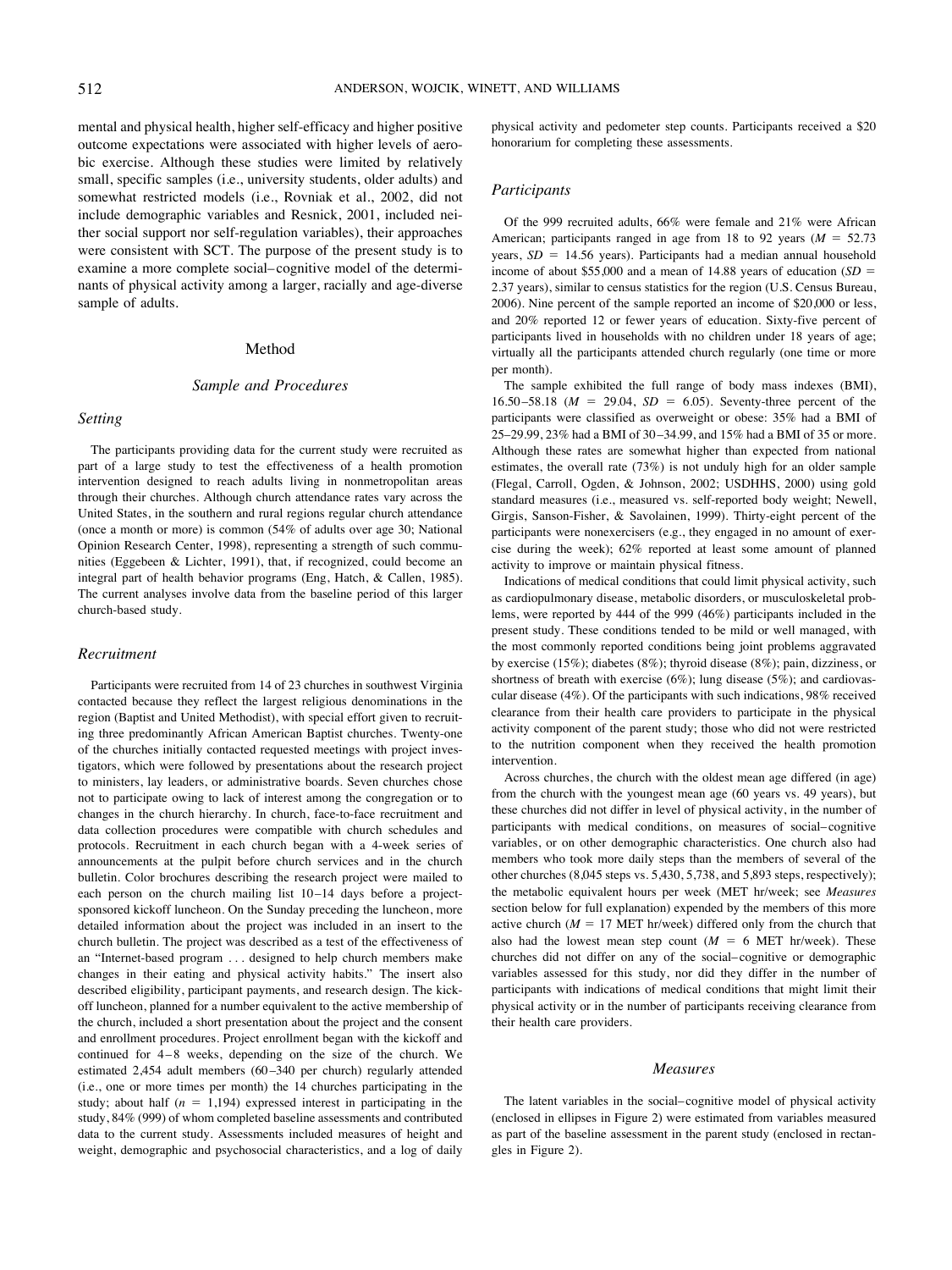# *Demographic Variables*

Participants reported age, gender, and racial or ethnic background when they enrolled in the study. Gender was dummy-coded (female  $= 0$ , male  $=$ 1), as was race (African American  $= 1$ , not African American [97% Caucasian]  $= 0$ ) for the purposes of this study. Age was measured in whole years.

# *Development of Social–Cognitive Variables*

Formative and pilot research conducted in the 2 years before the current study helped define items used in our survey of physical activity–related psychosocial characteristics. Thirty-three elicitation interviews with a cross-section of church members similar to people who would be in our overall project (i.e., 49% male, 33% African American, 15% high school or less education, 50% overweight or obese) focused on current physical activity, exercise beliefs, and perceived barriers related to consistently engaging in healthy physical activity patterns. Interview information contributed to revising and refining our previous physical activity beliefs questionnaire (Rovniak et al., 2002), which was next piloted with 158 members of two church congregations (Wojcik, Anderson, Hohenshil, & Winett, 2002; Wojcik et al., 2003). The resulting 71-item physical activity beliefs questionnaire was administered to the participants in the current study. Responses to the items were evaluated as to their correlation with exercise MET hours per week and mean daily step counts, as well as for discriminant validity. In addition to items that correlated ( $p < .05$ ) with physical activity measures, items were included in the current analyses if they distinguished between participants who had exercised at an intensity of 3 MET hr or more for any number of minutes during the week recorded or who had walked 10,000 pedometer steps per day and those who had not  $(p < .01)$ . These final refinements yielded a 41-item instrument assessing social support, self-efficacy, outcome expectations, and self-regulation.

# *Social Support*

Social support was measured with three items that asked participants to use a 5-point agree– disagree scale to rate their perceived support from family members for physical activity: "My family makes time to be more physically active," "My family takes short breaks to be physically active during the day," and "My family uses the stairs at work or school instead of an elevator." In addition to predicting physical activity, these items exhibited moderate interitem correlation (Cronbach's  $\alpha = .68$ ); they were used as measures of social support in the structural model (see Figure 2). Four additional family social support items and seven items pertaining to social support from friends did not meet criteria for inclusion in the current analyses.

# *Self-Efficacy*

Self-efficacy was measured with 20 items that asked participants to use a 10-point Likert-type scale to rate "how certain are you that you can—all or most of the time—for a long time—in a lot of different situations— do the following. . . ." Possible responses ranged from *very sure I cannot* (1) to *very sure I can* (100). Self-efficacy items focused on self-regulatory behaviors needed to initiate and maintain physical activity, such as "Get up early during the week to build up your daily step count" and "Increase your daily step count when you are tired." Responses to the self-efficacy items were subjected to principal axis factor analysis (oblique rotation); screeplot and eigenvalue analysis (i.e., eigenvalue  $> 1.0$ ) identified two factors in the self-efficacy instrument (pattern matrixes and interfactor correlations are available from Eileen S. Anderson). These factors resulted in two self-efficacy scales with satisfactory internal reliability. Items for each factor (pattern loading  $\geq$  .40) were averaged to form scale scores, which were used as measures of self-efficacy in the model (see Figure 2): (a) Self-Efficacy for Overcoming Barriers to Increasing Physical Activity (11

items, Cronbach's  $\alpha = .91$ ) and (b) Self-Efficacy for Integrating Physical Activity in the Daily Routine (9 items, Cronbach's  $\alpha = .89$ ). Four additional self-efficacy items were excluded from the current analyses.

#### *Outcome Expectations*

Outcome expectations were measured with nine items that asked participants to use a 5-point *agree– disagree* scale to rate what would happen if they "slowly and steadily increased their physical activity" (e.g., "I will have to change my normal routine" and "I will sleep better") and a 5-point *not at all–very much* scale to rate how much it would matter if the targeted outcome happened to them. For each item, we computed a valued expectation score by multiplying the two ratings. Valued expectation scores for these items were subjected to principal axis factor analysis (oblique rotation); scree-plot and eigenvalue analysis identified two unrelated factors (Pearson's  $r = -.029$ ); hence, two outcome expectation variables were included in the model. The latent variable, positive physical outcome expectations, was measured with three items (see Figure 2) asking participants to rate whether they expected to sleep better, feel refreshed, and feel less stressed if they slowly and steadily increased their physical activity. These items exhibited good interitem correlation (Cronbach's  $\alpha = .81$ ). The other variable, negative time outcome expectations, was measured with six items (see Figure 2) asking whether participants expected, as a result of increasing physical activity, to have to change their normal routine, give up normal activities, take more time to plan their day, have one more thing to worry about getting done, and have less time to spend with family, which exhibited good interitem correlation (Cronbach's  $\alpha$  = .85). Twelve additional outcome expectations items were excluded from the current analyses.

# *Self-Regulation*

Using a 5-point *never–repeatedly* scale, participants reported how often, in the 3 months before the assessment, they used seven self-regulation strategies related to physical activity: Set aside time daily for physical activity, take breaks for physical activity, walk instead of drive, park further away to walk, get together with someone else, write down on a calendar their physical activity plans, and make plans for bad weather. Primary axis factor analysis of responses to these items revealed one factor with a Cronbach's alpha of .83; hence, these individual items were used as measures of self-regulation in the model (see Figure 2). Three additional self-regulation items were excluded from the current analyses.

# *Physical Activity*

*MET hours per week in moderate intensity exercise.* Participants received a pedometer and a "Step Counter and Physical Activity Log" to keep track of their physical activity for 1 week. In addition to wearing a pedometer and recording the number of steps taken each day (see below), participants were instructed to record any morning, afternoon, and evening physical activity "comparable to how you feel when you are walking at a normal pace." For each activity recorded, participants indicated how many minutes the activity lasted and rated "how hard" it was (*light, moderate, hard,* or *very hard*). Although physical activity diaries may be susceptible to subject reactivity (Newell et al., 1999), they have been found to significantly correlate with activity monitors (Matthews & Freedson, 1995), and coupling the diaries with the verified step-count procedure (see below) was expected to maximize the diaries' accuracy (Newell et al., 1999). Participants' recorded activities were entered into the Center for Research in Health Behavior's Activity Log Recording Program (CRHB-ALRP), which automatically assigned a MET value to each activity recorded. CRHB-ALRP MET values were obtained from the updated compendium of physical activities (Ainsworth et al., 2000), which defined the MET "as the ratio of work metabolic rate to a standard resting metabolic" (p. S498).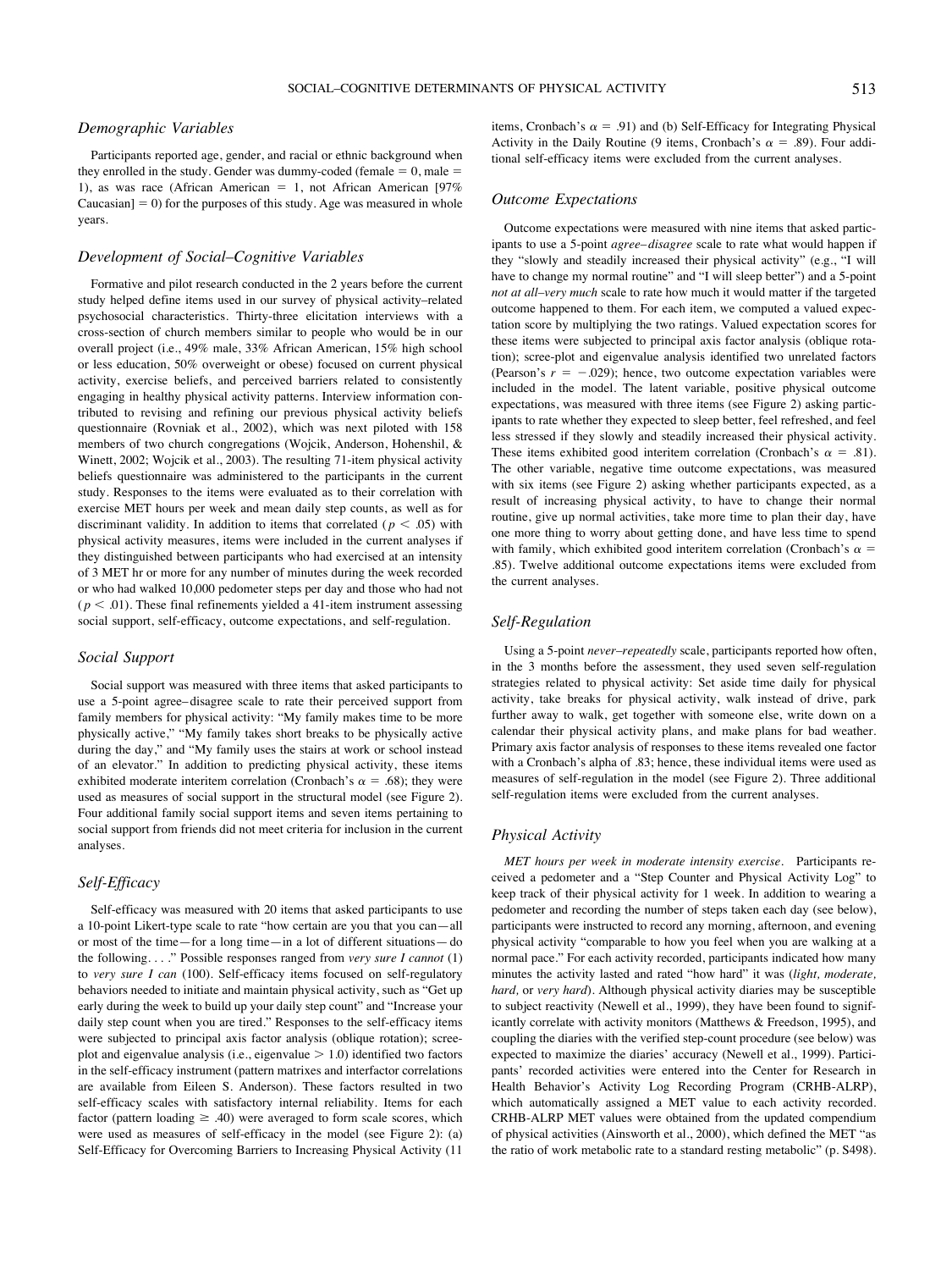

*Figure 2.* Structural equation analysis of the social– cognitive model of physical activity among participants enrolled in a church-based health promotion project: significant standardized parameter coefficients. MET = metabolic equivalent.

The compendium included activities ranging from 0.9 MET hr (sleeping) to 18 MET hr (running at 10.9 miles per hour). For the current analysis, we used the ACSM definition for at least moderate intensity (MET value of 3 or more) exercise: "planned, structured, and repetitive body movement done to improve or maintain ... physical fitness" (ACSM, 2000, p. 4); hence, we did not include moderate-intensity household or occupational activities in the exercise MET hours variable. For each participant, we computed the total number of MET minutes engaged in each exercise of at least 3 MET hr intensity (total minutes  $\times$  MET value) and summed across activities to calculate moderate exercise MET hours per week. In our pilot work (Wojcik et al., 2002), exercise MET hours per week computed from the physical activity diary significantly correlated with step counts ( $r =$ .34, a level commensurate with other church-based field research). Participants' MET hours per week served as one measure of physical activity in our model (see Figure 2).

*Verified step counts.* In addition to recording activity, participants wore an Accusplit 120E step-counter pedometer (San Jose, California) and made a daily record of steps accumulated during the week. Participants were instructed to not reset their pedometers during the week and to let the steps accumulate until the 7th day. At the end of the week, participants brought their step logs and pedometers to the church or sent them to the research office via a business-reply envelope, where staff then used the weekly accumulation of steps on the pedometer to verify the step counts recorded by participants. This verification procedure was designed to maximize the accuracy of the self-report logs (see Newell et al., 1999); 77% of participants complied. Those who did not comply did not differ from those who did in mean steps, exercise MET hours per week, or in any of the demographic variables; thus, all step-count data were included in the study. Mean daily step counts calculated from the verified step-log served as a second measure of physical activity in the model (see Figure 2).

# *Data Analysis*

We used latent-variable SEM (LISREL 8.54; Jöreskog & Sörbom, 2003) to test the fit of the social– cognitive model of physical activity (see Figure 2). We assumed no measure to be error free, so for latent variables with only one indicator (age, gender, and race) we set error terms to the measure's variance times the estimated error. To make full use of the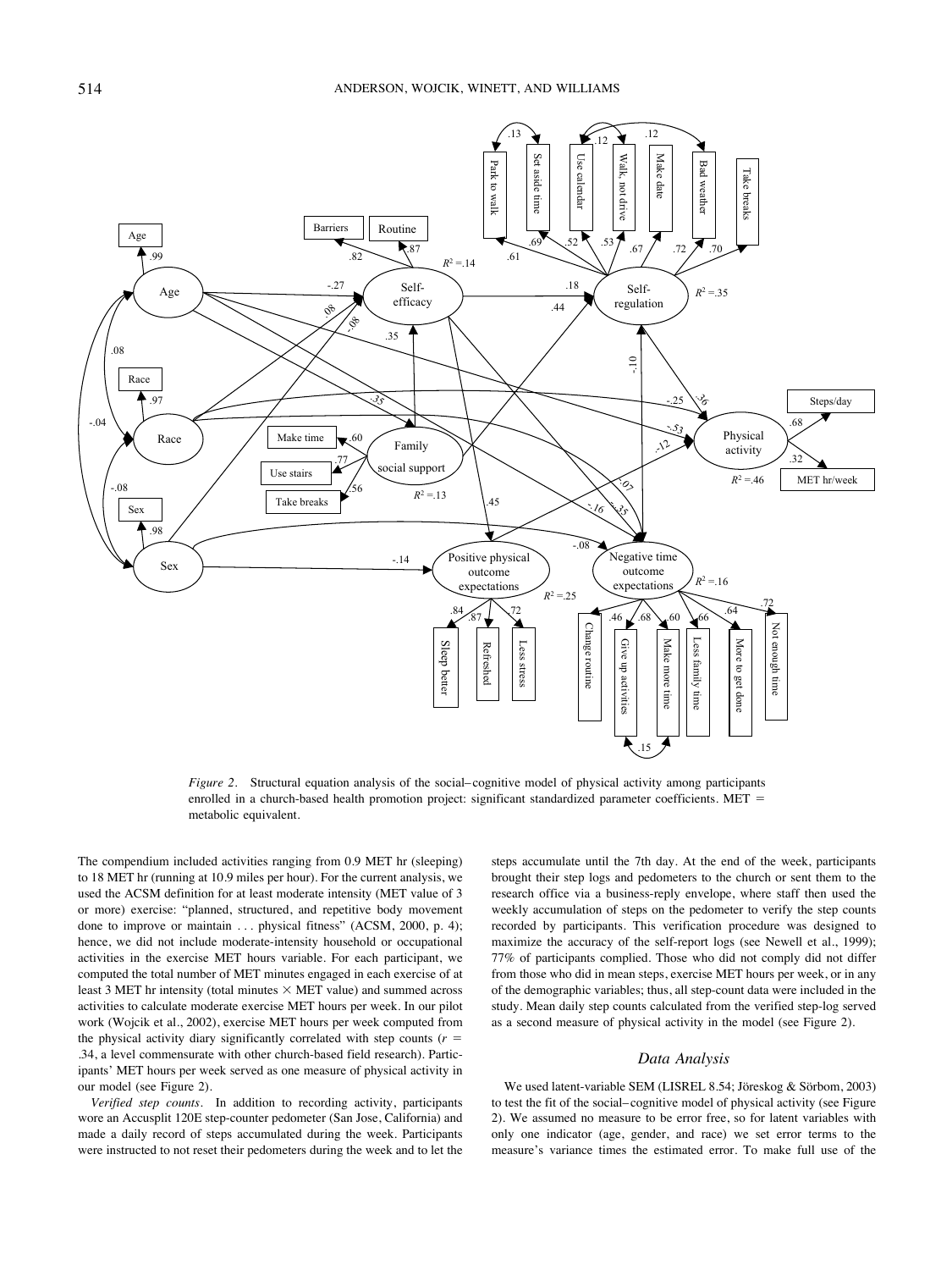available data, we used full information maximum likelihood estimation. Fit of the model to the data was evaluated with root-mean-square error of approximation (RMSEA) equal to or less than .05 ( $p$  close fit  $>$  .99 or  $p$  < .01) and chi-square equal to or less than three times the degrees of freedom in deference to our large sample size (Kline, 1998). Before conducting the SEM analysis, variables were examined for normality; not surprisingly, among a sample with a wide range of ages and BMI, moderate-intensity MET hours per week fell beyond acceptable normality assumptions (kurtosis = 5.38 [ $SE = .17$ ]; skewness = 2.12 [ $SE = .08$ ]). The MET hour scores of 10 participants indicated 21 or more hours per week of at least moderate exercise during the week (range  $= 21-101$  hours and  $68-359$ MET hr/week); we eliminated these scores from the analyses as we judged them to be extreme outliers in the sample or invalid measures. Using a Log10 transformation of the remaining data resulted in a more normally distributed MET hours per week variable. The resulting MET hour transformations, along with the measures of step counts, age, gender (male  $= 1$ , female  $= 0$ ), race (African American  $= 1$ , Caucasian or other  $= 0$ ), and social– cognitive variables were used as measures in the latent-variable structural analysis.

#### Results

# *Descriptive Statistics*

## *Physical Activity Levels*

Nontransformed means and standard deviations for measured variables used in the structural analysis are presented in the last two rows of Table 1. The overall level of physical activity among participants was low and wide ranging. Overall, church members spent a mean of 21.47 min/day  $(SD = 27.79 \text{ min/day})$  in at least moderate-intensity exercise during the recorded week, which translated into about 12 MET hr/week of moderate-intensity exercise; 73% did not meet the CDC/ACSM and Surgeon General recommendations of 30 min/day (Pate et al., 1995; USDHHS, 1996), and 33% reported virtually no exercise  $(<$ 3 min/day). On the other hand, 20% of the sample reported 40-plus min of at least moderate exercise per day. Similarly, although the observed mean of about 6,900 daily steps taken by the church members falls in the low-active range (Tudor-Locke & Bassett, 2004), 30% of the participants took fewer than 5,000 steps/day; 32%, 5,000 –7,499 steps/day; 21%, 7,500 –10,000 steps/day; and 17%, more than 10,000 steps/day.

Univariate analyses examining the relations among demographic and physical activity variables revealed that although MET hours per week were consistent across demographic groups, verified step-count levels varied with participants' age, race, and gender within race. Caucasian participants took 27% more steps per day than did African American participants ( $Ms = 7,198.89$ ) and 5,657.88, *SD*s ! 3,357.59 and 3,247.64, respectively)*, F*(1,  $864$ ) = 30.84,  $p < .001$ , and participants in the younger half of the sample (ages 53 and younger;  $M = 7,766.24$ ,  $SD = 3,223.20$ ) took 29% more daily steps than did participants in the older half of the sample ( $M = 6,023.82, SD = 3,318.13$ ),  $F(1, 886) = 62.92$ ;  $p <$ .001. Although Caucasian male and female participants' steps were equivalent ( $\sim$ 7,200/day), African American men in the sample took 19% more steps  $(M = 6,642.41, SD = 3,663.23)$  than did African American women ( $M = 5,412.73$ ,  $SD = 3,105.17$ ),  $F(1,$  $874$ ) = 4.05, *p* < .05.

# *Social–Cognitive Characteristics*

Participants' responses to the family social support items (see means and standard deviations in Table 1) suggested that they perceived some, although not strong, support for physical activity among their families (i.e., scores of about 3 on the 5-point Likerttype scale). Mean self-efficacy scores indicated that participants had positive, but not complete, confidence in their ability to increase physical activity in their daily lives (i.e., mean of about 73 on a 100-point scale). Participants' confidence in being able to overcome barriers to physical activity, on the other hand, was more neutral (mean of about 58 on a 100-point scale). Responses to the time outcome expectation items indicated that participants had neutral to low expectations that increasing physical activity would result in time management problems. Participants rated the likelihood and importance of having to change their normal routines to increase physical activity as close to 13 on a 25-point scale; expectations of other time-related outcomes were rated somewhat lower. Participants' responses to the physical outcome expectations items indicated that participants had positive, but not strong, expectations (scores of 17–19 on a 25-point scale) that increasing physical activity would lead them to sleep better, feel refreshed, and feel less stress.

Overall, participants indicated they had seldom (rated 2 on the scale) or occasionally (rated 3 on the scale) implemented physical activity self-regulatory strategies in the 3 months before the assessment. The participants reported seldom walking for lunch or to run errands or keeping a calendar of physical activity plans, although their responses indicated that they were more likely to plan alternatives on days with bad weather, exercise with others, park their cars further away, or take breaks during the day to increase walking. Finally, participants reported occasionally making time for physical activity.

Within the social– cognitive variables in the model, older participants (54-plus years) perceived higher support than did younger participants on the three family social support items: family takes time to be physically active (older:  $M = 3.67$ ,  $SD = 1.21$ ; younger:  $M = 3.19$ ,  $SD = 1.24$ ,  $F(1, 902) = 34.69$ ,  $p < .001$ ; family takes breaks (older:  $M = 2.93$ ,  $SD = 1.34$ ; younger:  $M = 2.21$ ,  $SD =$ 1.19)*, F*(1, 902) = 70.11,  $p < .001$ ; and family uses stairs (older:  $M = 3.58$ ,  $SD = 1.38$ ; younger:  $M = 3.10$ ,  $SD = 1.43$ ),  $F(1, 1)$  $902$ ) = 24.33,  $p < .001$ . Female participants exhibited higher expectations on each of the physical outcome items than observed among male participants: sleep better (female:  $M = 19.63$ ,  $SD =$ 7.20; male:  $M = 17.11$ ,  $SD = 7.78$ ,  $F(1, 818) = 21.62$ ,  $p < .001$ ; feel refreshed (female:  $M = 19.12$ ,  $SD = 7.11$ ; male:  $M = 17.10$ ,  $SD = 7.41$ ,  $F(1, 823) = 14.73$ ,  $p < .001$ ; and feel less stress (female:  $M = 17.79$ ,  $SD = 7.58$ ; male:  $M = 15.34$ ,  $SD = 8.08$ ),  $F(1, 815) = 18.67, p < .001.$ 

#### *Evaluation of the Measurement Model*

Measures of demographic variables, social– cognitive characteristics, and physical activity were incorporated as indicators of corresponding latent variables in a structural equation model (see Table 1 for the means, standard deviations, and intervariable correlations associated with these measures). Before analyzing the structural model, we evaluated the measurement model to confirm the factor structure of the latent variables. The arrows in Figure 2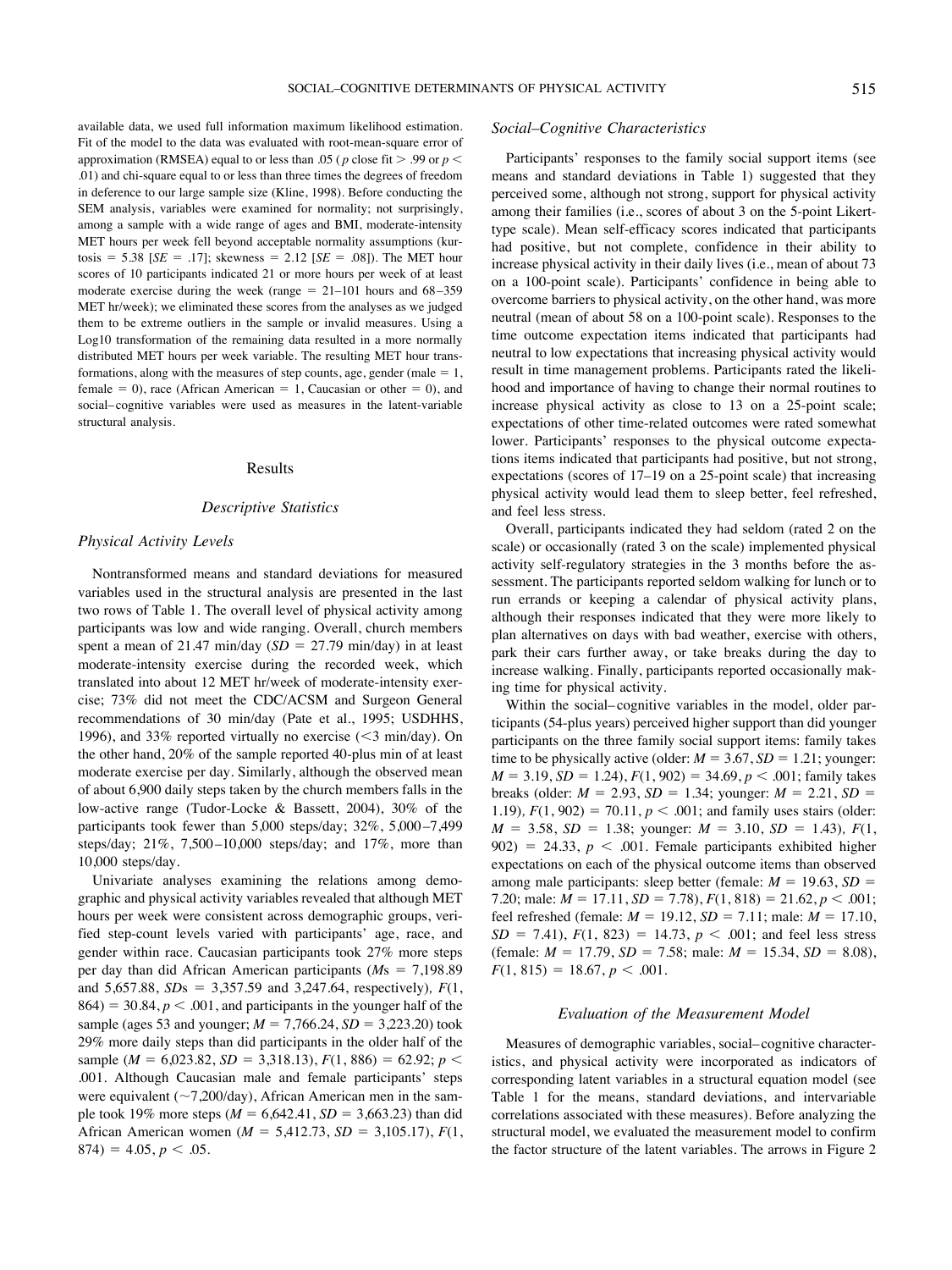| Variable                                                                                                                                                                                                 | 1                                                     | 2                                             | 3                                                | $\overline{4}$                                                                                                                                                                                                                | 5                                             | 6                                             | 7                                             | 8                                         | 9                                                                                                                                                                                                                                                                                                                       | 10                                                   | 11                                            | 12                                                 | 13                              | 14                            | 15                                            | 16                                            | 17                                            | 18                                                                 | 19                                                          | 20                                                   | 21                                            | 22                              | 23                              | 24                       | 25                                                                                     | 26    |
|----------------------------------------------------------------------------------------------------------------------------------------------------------------------------------------------------------|-------------------------------------------------------|-----------------------------------------------|--------------------------------------------------|-------------------------------------------------------------------------------------------------------------------------------------------------------------------------------------------------------------------------------|-----------------------------------------------|-----------------------------------------------|-----------------------------------------------|-------------------------------------------|-------------------------------------------------------------------------------------------------------------------------------------------------------------------------------------------------------------------------------------------------------------------------------------------------------------------------|------------------------------------------------------|-----------------------------------------------|----------------------------------------------------|---------------------------------|-------------------------------|-----------------------------------------------|-----------------------------------------------|-----------------------------------------------|--------------------------------------------------------------------|-------------------------------------------------------------|------------------------------------------------------|-----------------------------------------------|---------------------------------|---------------------------------|--------------------------|----------------------------------------------------------------------------------------|-------|
| 1. Gender<br>$2. \text{Age}$<br>3. Race                                                                                                                                                                  | $\overbrace{\phantom{12322111}}$<br>$-.04$<br>$-.08$  | $.08\,$                                       | $\hspace{0.1mm}-\hspace{0.1mm}$                  |                                                                                                                                                                                                                               |                                               |                                               |                                               |                                           |                                                                                                                                                                                                                                                                                                                         |                                                      |                                               |                                                    |                                 |                               |                                               |                                               |                                               |                                                                    |                                                             |                                                      |                                               |                                 |                                 |                          |                                                                                        |       |
| Family social support                                                                                                                                                                                    |                                                       |                                               |                                                  |                                                                                                                                                                                                                               |                                               |                                               |                                               |                                           |                                                                                                                                                                                                                                                                                                                         |                                                      |                                               |                                                    |                                 |                               |                                               |                                               |                                               |                                                                    |                                                             |                                                      |                                               |                                 |                                 |                          |                                                                                        |       |
| 4. Make time<br>5. Take breaks<br>6. Use stairs                                                                                                                                                          | $-.04$<br>$-.02$<br>$-.04$                            | .21<br>.29                                    | .02<br>.05<br>$.15 - .01$                        | $\overline{\phantom{m}}$<br>.45<br>.36                                                                                                                                                                                        | $\overline{\phantom{m}}$<br>.44               | $\hspace{0.1mm}$                              |                                               |                                           |                                                                                                                                                                                                                                                                                                                         |                                                      |                                               |                                                    |                                 |                               |                                               |                                               |                                               |                                                                    |                                                             |                                                      |                                               |                                 |                                 |                          |                                                                                        |       |
| Self-efficacy                                                                                                                                                                                            |                                                       |                                               |                                                  |                                                                                                                                                                                                                               |                                               |                                               |                                               |                                           |                                                                                                                                                                                                                                                                                                                         |                                                      |                                               |                                                    |                                 |                               |                                               |                                               |                                               |                                                                    |                                                             |                                                      |                                               |                                 |                                 |                          |                                                                                        |       |
| 7. Barriers<br>8. Daily routine                                                                                                                                                                          |                                                       | $-.12 - .14$<br>$-.04 - .08$                  | .06<br>.08                                       | .17<br>.15                                                                                                                                                                                                                    | .16<br>.19                                    | .16<br>.09                                    | $\overline{\phantom{m}}$<br>.71               | $\overline{\phantom{a}}$                  |                                                                                                                                                                                                                                                                                                                         |                                                      |                                               |                                                    |                                 |                               |                                               |                                               |                                               |                                                                    |                                                             |                                                      |                                               |                                 |                                 |                          |                                                                                        |       |
| Time outcome expectations                                                                                                                                                                                |                                                       |                                               |                                                  |                                                                                                                                                                                                                               |                                               |                                               |                                               |                                           |                                                                                                                                                                                                                                                                                                                         |                                                      |                                               |                                                    |                                 |                               |                                               |                                               |                                               |                                                                    |                                                             |                                                      |                                               |                                 |                                 |                          |                                                                                        |       |
| 9. Change routine<br>10. More to get done<br>11. Less family time<br>12. Not enough time<br>13. Give up activities $-.04 - .07 - .02 - .10 - .12 - .06 - .16 - .22$<br>14. More time to plan $-.09$ -.06 | .04                                                   | .02                                           |                                                  | $.00 - .05 - .03$<br>$-0.06$ $-0.08$ $-0.13$ $-0.15$ $-0.09$ $-0.7$ $-0.18$ $-0.27$<br>$.02 - .17 - .05 - .12 - .06$<br>$-0.04$ $-0.11$ $-0.06$ $-0.11$ $-0.09$ $-0.2$ $-0.21$ $-0.27$<br>$.01 - .13 - .12 - .08 - .15 - .23$ |                                               |                                               | $.01 - .10 - .14$<br>$.02 - .14 - .19$        |                                           | $\overline{\phantom{m}}$<br>.32<br>.28<br>.29<br>.36<br>.33                                                                                                                                                                                                                                                             | $\overline{\phantom{m}}$<br>.43<br>.46<br>.41<br>.40 | $\overline{\phantom{m}}$<br>.49<br>.43<br>.37 | $\overline{\phantom{0}}$<br>.51<br>.41             | $\overline{\phantom{m}}$<br>.55 | $\overline{\phantom{a}}$      |                                               |                                               |                                               |                                                                    |                                                             |                                                      |                                               |                                 |                                 |                          |                                                                                        |       |
| Physical outcome expectations                                                                                                                                                                            |                                                       |                                               |                                                  |                                                                                                                                                                                                                               |                                               |                                               |                                               |                                           |                                                                                                                                                                                                                                                                                                                         |                                                      |                                               |                                                    |                                 |                               |                                               |                                               |                                               |                                                                    |                                                             |                                                      |                                               |                                 |                                 |                          |                                                                                        |       |
| 15. Sleep better<br>16. Feel refreshed<br>17. Feel less stress                                                                                                                                           | $-.16$<br>$-.13$<br>$-.15$                            | .01<br>.00<br>.01                             | .08<br>$.08\,$<br>.04                            | .12<br>.12<br>.08                                                                                                                                                                                                             | .09<br>.13<br>.10                             | .10<br>.14<br>.10                             | .35<br>.37<br>.30                             | .29<br>.34<br>.23                         |                                                                                                                                                                                                                                                                                                                         | $.10 - .09$<br>$.04 - .07 - .02 - .08$               |                                               | $.01 - .10 - .01$<br>$.05 - .12 - .02 - .13 - .07$ | .00                             | .01<br>$-.02$<br>.03          | .73<br>.60                                    | $\overline{\phantom{0}}$<br>.62               | $\overline{\phantom{m}}$                      |                                                                    |                                                             |                                                      |                                               |                                 |                                 |                          |                                                                                        |       |
| Self-regulation                                                                                                                                                                                          |                                                       |                                               |                                                  |                                                                                                                                                                                                                               |                                               |                                               |                                               |                                           |                                                                                                                                                                                                                                                                                                                         |                                                      |                                               |                                                    |                                 |                               |                                               |                                               |                                               |                                                                    |                                                             |                                                      |                                               |                                 |                                 |                          |                                                                                        |       |
| 18. Make time<br>19. Use calendar<br>20. Plan bad weather<br>21. Park further away $-.15$<br>22. Walk, not drive<br>23. Take breaks<br>24. Make date                                                     | $-.02$<br>$-.02$<br>$-.06$<br>.01<br>$-.07$<br>$-.10$ | .06<br>.07<br>.17<br>.06<br>.06<br>.13<br>.05 | .02<br>.13<br>.07<br>.02<br>.12<br>.06<br>$-.01$ | .21<br>.16<br>.26<br>.16<br>.15<br>.22<br>.23                                                                                                                                                                                 | .26<br>.24<br>.26<br>.25<br>.21<br>.42<br>.21 | .13<br>.10<br>.18<br>.23<br>.15<br>.24<br>.16 | .20<br>.11<br>.21<br>.24<br>.17<br>.18<br>.32 |                                           | $.20 - .19 - .22 - .11 - .14 - .13 - .16$<br>$.19 - .07 - .13 - .02 - .04 - .07 - .03$<br>$.23 - .16 - .18 - .10 - .11 - .12 - .14$<br>$.18 - .05 - .11 - .02 - .04 - .05 - .08$<br>$.23 - .08 - .14 - .03 - .08 - .07 - .07$<br>$.19 - .07 - .10 - .08 - .04 - .08 - .10$<br>$.23 - .11 - .15 - .10 - .12 - .11 - .15$ |                                                      |                                               |                                                    |                                 |                               | .15<br>.06<br>.15<br>.14<br>.10<br>.13<br>.18 | .18<br>.06<br>.16<br>.11<br>.13<br>.14<br>.15 | .18<br>.07<br>.16<br>.09<br>.08<br>.16<br>.16 | $\overline{\phantom{a}}$<br>.32<br>.54<br>.28<br>.29<br>.46<br>.49 | $\overline{\phantom{m}}$<br>.50<br>.34<br>.40<br>.43<br>.35 | $\overline{\phantom{m}}$<br>.39<br>.40<br>.49<br>.50 | $\overline{\phantom{m}}$<br>.40<br>.46<br>.39 | $\qquad \qquad -$<br>.43<br>.32 | $\overline{\phantom{m}}$<br>.43 | $\overline{\phantom{a}}$ |                                                                                        |       |
| Physical activity                                                                                                                                                                                        |                                                       |                                               |                                                  |                                                                                                                                                                                                                               |                                               |                                               |                                               |                                           |                                                                                                                                                                                                                                                                                                                         |                                                      |                                               |                                                    |                                 |                               |                                               |                                               |                                               |                                                                    |                                                             |                                                      |                                               |                                 |                                 |                          |                                                                                        |       |
| 25. Steps/day<br>26. MET hr/week                                                                                                                                                                         |                                                       | $.03 - .37 - .18$<br>$.06 - 03 - 05$          |                                                  | .16                                                                                                                                                                                                                           | $.00 - .05 - .02$<br>.13                      | .05                                           | .13<br>.12                                    |                                           | $.08 - .12 - .03$<br>$.17 - .13 - .19 - .06 - .09 - .10 - .15$                                                                                                                                                                                                                                                          |                                                      | .06                                           |                                                    | $.05 - .02$                     | .01                           | $-.01$<br>.01                                 | .00<br>.05                                    | .05<br>.06                                    | .21<br>.32                                                         | $-.03$<br>.18                                               | .08<br>.28                                           | .04<br>.07                                    | .07<br>.20                      | .01<br>.18                      | .14<br>.23               | .24                                                                                    |       |
| M<br><b>SD</b>                                                                                                                                                                                           |                                                       | 0.34 52.70<br>0.47 14.60                      | 0.21<br>0.40                                     | 3.42<br>1.25                                                                                                                                                                                                                  | 2.55                                          |                                               |                                               | 3.32 72.90 58.20<br>1.31 1.42 19.80 21.20 | 12.70 8.72                                                                                                                                                                                                                                                                                                              |                                                      | 8.20                                          | 6.84                                               | 8.25                            | 7.43 7.18 6.54 5.99 6.47 6.56 | 8.88 18.80<br>7.50                            | 18.40 16.90 2.99<br>7.28                      | 7.85 1.31                                     |                                                                    |                                                             |                                                      |                                               |                                 |                                 |                          | 1.69 2.45 2.55 1.99 2.14 2.54 6,896.00<br>1.11 1.37 1.38 1.18 1.22 1.39 3,380.00 16.10 | 11.60 |

*Intervariable Correlations, Means, and Standard Deviations Associated With Measured Variables Used in the Structural Equation Analysis of the Social–Cognitive Model of Physical Activity*

*Note.* MET = metabolic equivalent.

Table 1

516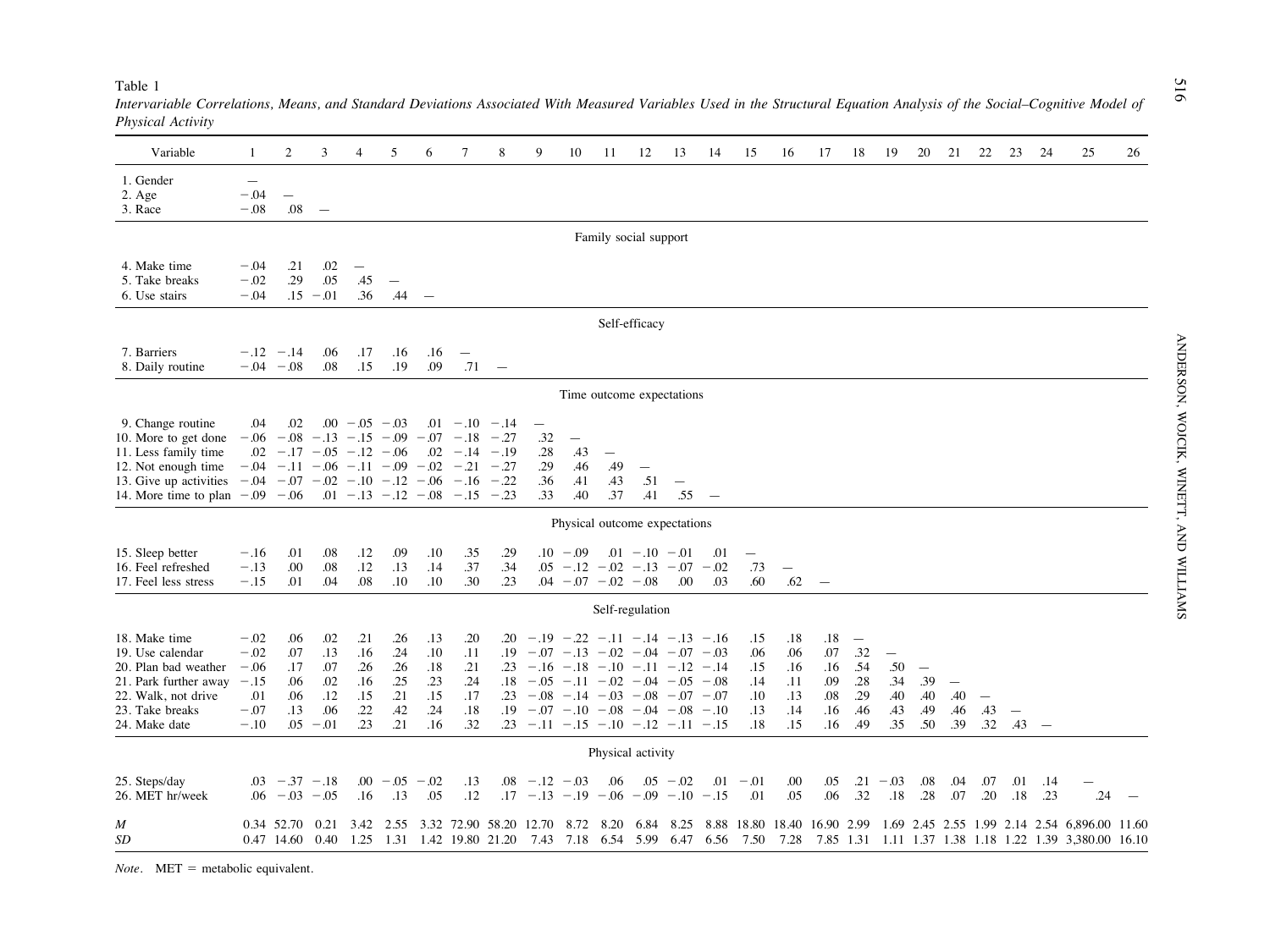leading from the latent variables (in ellipses) to the measured variables (in rectangles) represent the measurement portion of the model. The fit of the measurement model was assessed in a single model for all latent variables independent of the structural model (see below). The latent variables were allowed to correlate. This model provided a good fit to the data (RMSEA  $\le$  .05), but examination of modification indexes provided by LISREL suggested several adjustments to the measurement model to improve model fit. In this case, fit could be improved by allowing correlations between the errors associated with two negative time outcome expectation measures ("give up activities" and "take more time") and with several self-regulation measures ("set aside time" with "park to walk" and "use a calendar" with "plan for bad weather" and with "walk, not drive"). These adjustments seemed reasonable as they reflected a method effect that might explain additional covariation in the measured variables (i.e., multiple items with similar wording and Likert-type response scales) and are illustrated in Figure 2 by double-arrowed lines between the indicators involved. The fit associated with the measurement model represented in Figure 2 was also good (RMSEA  $<$  .05).

# *Evaluation of the Structural Model*

Once an acceptable measurement model was established, we added the structural parameters posited by SCT (the arrows leading from one latent variable, enclosed in ellipses, to another in Figure 2 represent the structural portion of the model) to test the extent to which SCT variables influenced physical activity and to determine whether background variables influenced participants' social– cognitive characteristics and their levels of physical activity. The structural model was also designed to determine whether social support influenced physical activity independently or if (as posited by Bandura, 1997) its effect was totally mediated by other SCT variables. The structural model was fully recursive (i.e., each variable was directly influenced by each variable preceding it in the model) with the exception that the outcome expectation variables did not influence each other; it provided a good fit to the data  $(RMSEA = .040, p$  [close fit] = 1.00),  $\chi^2(263, N = 999) = 683.96$ ,  $p = .000$ ,  $\chi^2$ /*df* ratio = 2.60. Significant ( $p < .05$ ), standardized, direct effect coefficients and factor loadings generated by the structural analysis are displayed in Figure 2, along with the variance explained  $(R^2)$  for each endogenous variable in the model.

Standardized total, indirect, and direct effect coefficients (including insignificant parameter coefficients) are listed in Table 2. A variable's total effect is composed of its direct effect plus its indirect effects. The direct effect is the portion of a variable's total effect that is independent of other variables in the model (significant direct effects are represented by the single-headed arrows in Figure 2). A variable's indirect effect is the portion of its total effect that is dependent on other variables in the model; positive physical outcome expectations, for example, influences physical activity indirectly through self-regulation. Indirect effects are calculated by summing the products of the path coefficients associated with each of these indirect routes. The indirect effect for positive physical outcome expectations on physical activity (.03) is the product of the coefficients of the direct effect of positive physical outcome expectations on self-regulation (see Table 2) and of the direct effect of self-regulation on physical activity (.08  $\times$  $.36 = .03$ .

Table 2 *Standardized, Direct, Indirect, and Total Effects of Variables in the Social–Cognitive Model of Physical Activity*

| Variable              | Race <sup>a</sup> | Gender <sup>b</sup> | Age       | Social<br>support | Self-<br>efficacy | Physical<br>expectations | Time<br>expectations | Self-<br>regulation |
|-----------------------|-------------------|---------------------|-----------|-------------------|-------------------|--------------------------|----------------------|---------------------|
| Social support        |                   |                     |           |                   |                   |                          |                      |                     |
| Direct                | .02               | $-.05$              | .35***    |                   |                   |                          |                      |                     |
| Indirect              |                   |                     |           |                   |                   |                          |                      |                     |
| Total                 | .02               | $-.05$              | $.35***$  |                   |                   |                          |                      |                     |
| Self-efficacy         |                   |                     |           |                   |                   |                          |                      |                     |
| Direct                | $.08*$            | $-.08*$             | $-.27***$ | $.35***$          |                   |                          |                      |                     |
| Indirect              | .01               | $-.02$              | $.12**$   |                   |                   |                          |                      |                     |
| Total                 | .09*              | $-.10**$            | $-.15**$  | $.35***$          |                   |                          |                      |                     |
| Physical expectations |                   |                     |           |                   |                   |                          |                      |                     |
| Direct                | .04               | $-.14***$           | .04       | .05               | .45***            |                          |                      |                     |
| Indirect              | .04               | $-.05**$            | $-.05*$   | $.16***$          |                   |                          |                      |                     |
| Total                 | $.08*$            | $-.18***$           | .01       | $.20***$          | .45***            |                          |                      |                     |
| Time expectations     |                   |                     |           |                   |                   |                          |                      |                     |
| Direct                | $-.07\dagger$     | $-.08*$             | $-.16***$ | $-.04$            | $-.35***$         |                          |                      |                     |
| Indirect              | $-.03$            | $.03*$              | .04       | $-.12***$         |                   |                          |                      |                     |
| Total                 | $-.10**$          | $-.05$              | $-.13**$  | $-.16**$          | $-.35***$         |                          |                      |                     |
| Self-regulation       |                   |                     |           |                   |                   |                          |                      |                     |
| Direct                | .00               | $-.05$              | $-.01$    | .44***            | $.18***$          | .08 <sup>†</sup>         | $-.10*$              |                     |
| Indirect              | $.04*$            | $-.05*$             | $.14***$  | $.10***$          | $.07**$           |                          |                      |                     |
| Total                 | .04               | $-.10**$            | $.13***$  | .54***            | $.25***$          | $.08*$                   | $-.10*$              |                     |
| Physical activity     |                   |                     |           |                   |                   |                          |                      |                     |
| Direct                | $-.25***$         | .06                 | $-.53***$ | $-.04$            | .08               | $-.12*$                  | .00                  | $.36***$            |
| Indirect              | .01               | $-.02$              | .02       | $.20***$          | .04               | .03                      | $-.04*$              |                     |
| Total                 | $-.24***$         | .04                 | $-.50***$ | $.16**$           | $.12*$            | $-.09$                   | $-.04$               | $.36***$            |

<sup>a</sup> Caucasian = 0, African American = 1. <sup>b</sup> Female = 0, male = 1.

 $\uparrow p < .10.$  \*  $p < .05.$  \*\*  $p < .01.$  \*\*\*  $p < .001.$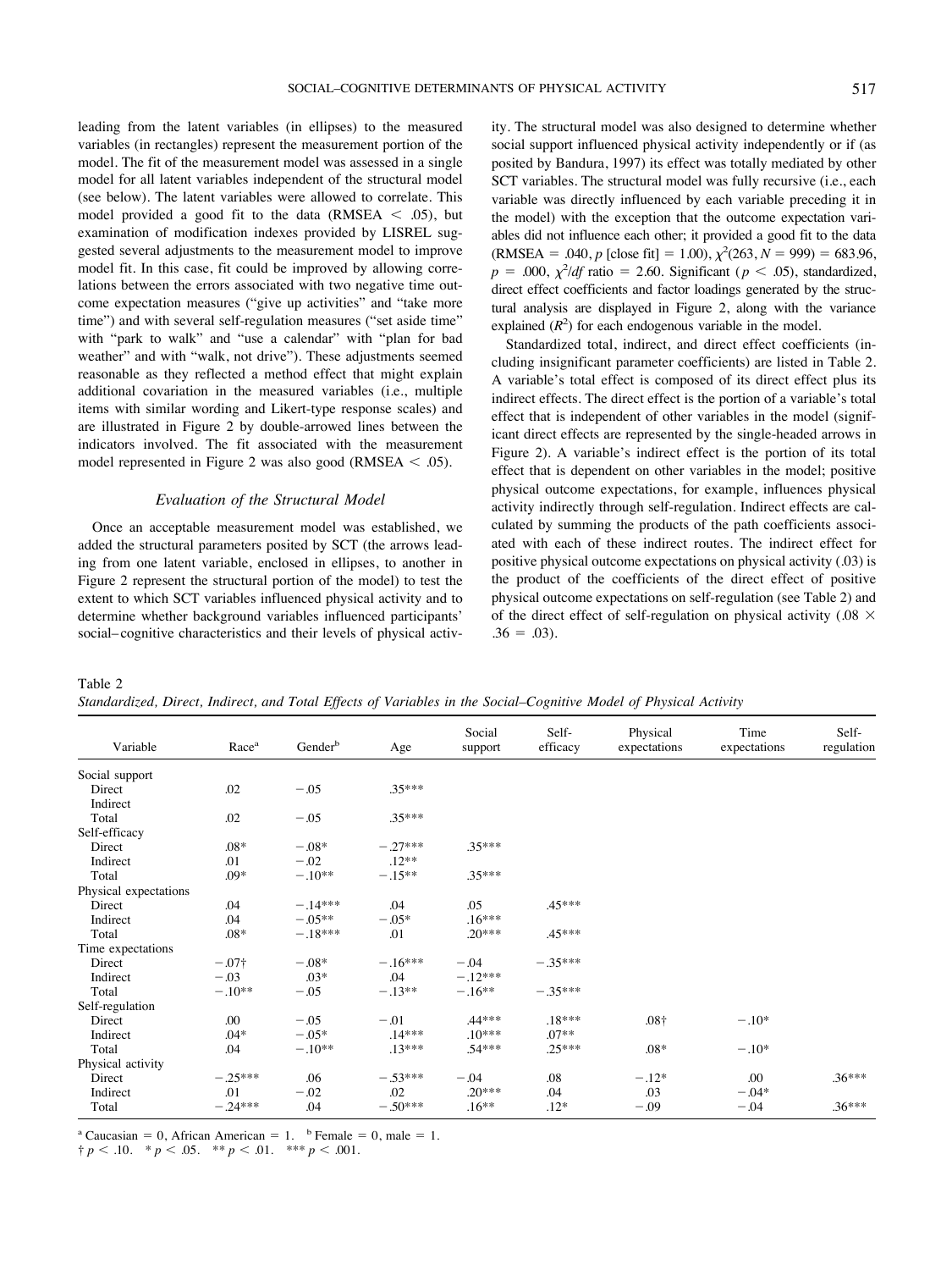# *Effects on Physical Activity*

*Total effects.* Within the model, age exerted the strongest total effect on physical activity ( $\beta_{\text{total}} = -.50$ ; see the last row in Table 2); greater age was associated with lower levels of physical activity. A participant's race also influenced physical activity ( $\beta_{total}$  =

 $-$ .24); African American participants had lower levels of physical activity than did participants of other races (97% of whom were Caucasian). Gender did not exert an overall effect on physical activity (i.e., its total effect was insignificant). Of the potentially malleable variables in the model, self-regulation exerted the strongest total effect on physical activity ( $\beta_{total} = .36$ ); participants who set aside time and made arrangements for exercise were more physically active. Support from family members and self-efficacy were also associated with higher levels of physical activity  $(\beta_{\text{total}} s = .16 \text{ and } .12;$  respectively); the two outcome expectations variables, overall, did not influence participants' physical activity levels.

*Direct and indirect effects.* An examination of the effects within the demographic and psychosocial variables in the model reveals a complex set of relations. The effect of social support from family members on the physical activity levels of participants was, for example, largely indirect ( $\beta_{indirect} = .20$ ;  $\beta_{direct} = -.04$ ) through its effects on self-efficacy ( $\beta_{\text{total}}$  = .35) and selfregulatory strategies ( $\beta_{\text{total}} = .54$ ). In addition, although older participants reported much higher levels of social support for physical activity ( $\beta_{\text{total}} = .35$ ) and greater use of self-regulatory strategies ( $\beta_{total} = .13$ ) than did younger participants, this positive effect of age was not enough to overcome the negative independent effect of age on physical activity ( $\beta_{\text{direct}} = -.53$ ). Similarly, the higher levels of social support reported by older participants were not enough to overcome the negative direct effects of age on self-efficacy ( $\beta_{\text{direct}} = -.27$ ); despite better social support, older participants had lower levels of self-efficacy overall ( $\beta_{\text{total}}$  =  $-0.15$ ). Gender did not influence physical activity in the model  $(\beta_{\text{total}} = .04)$ , but women were more likely to use self-regulation strategies than were men ( $\beta_{\text{total}} = -.10$ ) and were more likely to expect positive physical outcomes from physical activity ( $\beta_{total}$  =  $-.18$ ).

The effect of self-efficacy on physical activity was largely direct  $(\beta_{\text{total}} = .12; \beta_{\text{direct}} = .08)$  and was somewhat diluted by its strong effect on positive physical outcome expectations ( $\beta_{\text{total}} = .45$ ), which had a negative overall effect on physical activity. Positive physical outcome expectations (sleeping and feeling better) had a negative direct effect on physical activity ( $\beta_{\text{direct}} = -.12$ ). The negative direct effect and the small but positive indirect effect of physical outcome expectations were counterbalanced, yielding an insignificant total effect on physical activity. Finally, although negative time management expectations exerted a small indirect effect on physical activity through self-regulation ( $\beta_{indirect}$  =  $-0.04$ ), this variable had no independent effect, yielding an insignificant total effect.

Of the potentially malleable variables in the model, selfregulation, as noted above, exerted the strongest effect on physical activity. SCT suggests self-regulatory behaviors increase as selfefficacy and outcome expectations improve—relations supported in the current analyses. Participants with higher perceived social support for physical activity exhibited higher levels of selfregulation ( $\beta_{\text{total}} = .54$ ), as did participants with greater selfefficacy ( $\beta_{\text{total}} = .25$ ). Expectation of time management problems among participants was associated with lower levels of selfregulation ( $\beta_{total} = -.10$ ), whereas the effect of positive physical expectations on use of these strategies was not significant.

*Alternative model.* Although SCT does not preclude social support from influencing all SCT variables (as modeled above), Bandura (1997, p. 416) has stated that social support influences physical activity through self-efficacy, suggesting the effect of social support on other SCT variables would also be indirect. To determine whether allowing social support to directly influence self-regulation increased the fit of the model, we compared an alternative model that allowed social support to directly influence only self-efficacy (but not self-regulation, outcome expectations, or physical activity) with the model proposed here. Although the fit of this alternative model was good (RMSEA  $= .043$ , *p* [close fit] = 1.00),  $\chi^2(267, N = 999) = 770.97, p = .000, \chi^2/df$  ratio = 2.89, a nested test showed that it did not fit as well as the proposed model,  $\Delta \chi^2(5) = 75.14$ ;  $p < .001$ , suggesting that enacting the self-regulatory behaviors believed necessary for adopting an active lifestyle stems directly from the perceived social support those behaviors receive.

*Additional analyses.* The negative direct and total effects of positive physical outcome expectations on physical activity were counter to the relation posited by SCT; individuals who expect to feel refreshed, to sleep better, and to feel less stress as a result of physical activity ought, according to SCT, to be more active. The zero-order correlations of the measured physical outcome expectations and physical activity variables suggest only a small relation between the variables (see Table 1). Indeed, when modeled with only demographic variables, the total effect of physical outcome expectations on physical activity was very small ( $\beta_{\text{total}} = .01$ ). When selfefficacy was added to the demographics-only model as a precursor to physical outcome expectations and physical activity, self-efficacy predicted both ( $\beta_{\text{physical activity}}$  = .11;  $\beta_{\text{physical outcome expectations}}$  = .46), resulting in a negative effect of physical outcome expectations on physical activity ( $\beta_{\text{total}} = -.06$ ). Adding self-regulation to the model yielded a similar negative total effect ( $\beta_{\text{total}} = -.09$ ), but further indicated that this total effect was composed of a negative direct effect ( $\beta_{\text{direct}} = -.12$ ) that was counterbalanced by physical outcome expectations' positive indirect effects through self-regulation  $(\beta_{\text{indirect}} = .03)$ .

# Discussion

The present study incorporated measures of demographic and social– cognitive variables in a latent variable social– cognitive model explaining the physical activity of a group of 999 adults recruited from 14 southwest Virginia churches as part of a health promotion study. Although they were somewhat older and more likely to regularly attend church than the overall population of the region, the sample was racially and socioeconomically diverse and had body composition and activity levels similar to national samples (Flegal, Carroll, Ogden, & Johnson, 2002; USDHHS, 2000). Structural equation analysis indicated the theoretical model provided a good fit to the data and explained 46% of the variance of the adults' physical activity levels.

Within the model, age, race, social support, self-efficacy, and self-regulatory strategies contributed to the physical activity levels observed among the participants. Although self-efficacy routinely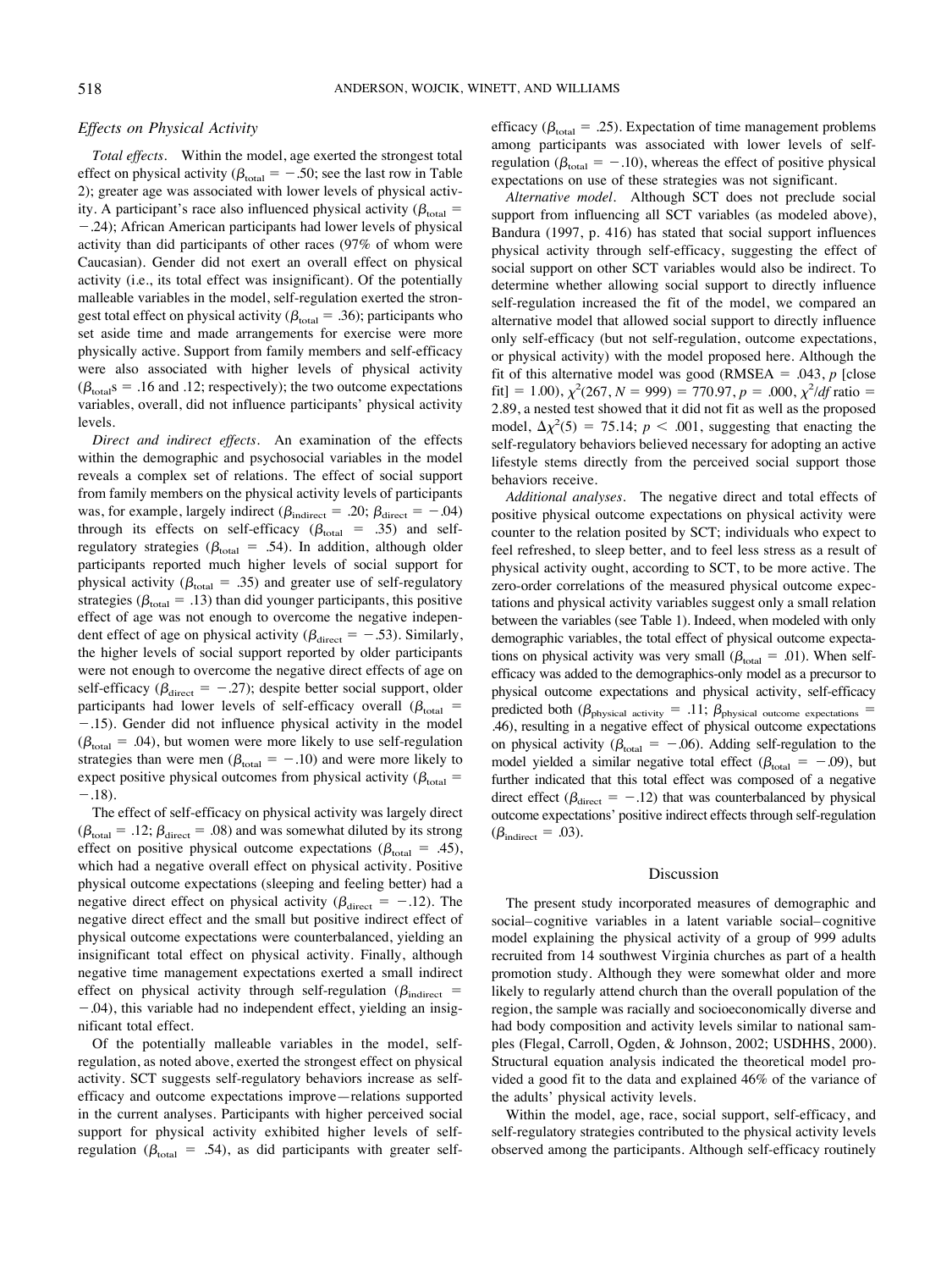emerges as a strong predictor of exercise adoption and maintenance in exercise research, the total effect of self-regulation on physical activity among participants in the current study by far exceeded the total effect of self-efficacy, underscoring the importance of self-regulation to an active lifestyle (Bandura, 1997). Consistent with an earlier study of college students (Rovniak et al., 2002), the current study suggests that independent of selfregulatory behaviors, self-efficacy has little effect on physical activity. Self-regulation, which is the key to social– cognitive approaches to changing health behavior (cf. Bandura, 1997, pp. 303–305), was the most influential social– cognitive variable in the model. Furthermore, the current analyses suggest that although self-efficacy is an important precursor to self-regulation, family social support was an even stronger predictor. Social support influenced self-regulation indirectly through self-efficacy, but social support also directly made it much more likely that participants would use self-regulation strategies and subsequently be more physically active. Finally, as Bandura (1997, pp. 21–24) suggested might occur when modeled behaviors are closely linked to (expected) outcomes, outcome expectations did not contribute to the understanding of physical activity beyond self-efficacy and its precursors.

Independent of the social– cognitive variables in the model, race and age contributed to the participants' physical activity levels. African American participants in the sample were less active than Caucasian participants, and African American women were less active than African American men; this effect of race on physical activity was not substantially explained by the social– cognitive variables in the model. Although African American participants had somewhat higher levels of self-efficacy and physical outcome expectations and somewhat better time management expectations, race did not influence social support or self-regulation, the strongest social– cognitive predictors of physical activity in the model. Although the negative effect of age on physical activity is well established in the literature (Barnes & Schoenborn, 2003), these results suggest that for many older adults the psychosocial stage may be set for increased activity. With increased age, participants perceived much stronger social support for physical activity, were less concerned about time management issues related to physical activity, and tended to implement self-regulation strategies more frequently. Older participants' stronger social support and better self-regulation, however, were not accompanied by increased selfefficacy. The confidence of older adults in their abilities to selfregulate physical activity might, then, have less to do with their perceived abilities to be consistent than with their perceived physical limitations.

Strengths of this study include a verified physical activity measure, a large diverse sample of adults, and the use of SEM. The study has several limitations. First, although large, the sample composition presents two challenges—the high rate of church attendance by participants and the expressed interest in changing health behaviors is not typical of most adults, such that the model will need to be verified in a more representative population. Second, the racial differences observed among the participants in psychosocial and physical activity variables suggest the social– cognitive model may operate differently among African American and Caucasian adults. The current sample size (209 African American participants) could not support the multigroup analyses that could isolate these differences. Third, although the psychosocial

measures incorporated in the model stemmed from three stages of formative research and had adequate internal consistency, items were selected on the basis of their ability to distinguish between exercisers and nonexercisers in the current sample, so these results would need to be confirmed by using the measures to model physical activity in a separate sample of adults. Fourth, there is something amiss in the current findings concerning positive physical outcome expectations. Bandura (1997) allowed that outcome expectations can theoretically make no additional or only a small contribution to understanding certain behaviors after accounting for self-efficacy (see Bandura, 1997, pp. 21–24), which is consistent with the current findings. SCT does not suggest, as found here, that positive outcome expectations would have a negative effect on behavior independent of its positive effect through self-regulation. Although Polivy and Herman (2002) have posited a false hope syndrome, which might suggest that recruits for a physical activity intervention who have low levels of activity may be unrealistic about the benefits of physical activity, such that when self-efficacy and self-regulation are taken into account what remains is "false hope," and although an inverse relation between baseline positive outcome expectations and adherence to exercise interventions has previously been observed (Desharnais, Bouillon, & Godin, 1996; Sears & Stanton, 2001), it can be argued that the social– cognitive model of physical activity should be rejected on the basis of this theory-inconsistent result (Ogden, 2003). The relation of positive physical outcome expectations to SCT variables not represented (such as personal, situational, or environmental impediments; Bandura, 2004) or only partially represented (goal setting and selfincentive self-regulatory strategies) in the current model, however, should be explored first. Finally, although cross-sectional data are commonly used in explanatory models of behavior, the current analyses would be enhanced by a longitudinal design, allowing causal relations to be chronologically ordered.

These results suggest physical activity interventions should focus on increasing self-regulatory behaviors such as planning, scheduling, and incorporating physical activity into the daily routine, as well as goal-setting and self-incentives that round out the self-regulatory process. Furthermore, physical activity interventions targeting the behavioral norms and modeling of family members may be more successful in increasing the self-efficacy and the self-regulation behaviors essential to being more physically active. Similarly, interventions that shape self-regulation efficacy through practice and reinforcement may be more successful in decreasing negative outcome expectations and, hence, in getting individuals to plan and schedule physical activity. Finally, the current findings suggest that physical activity interventions with older adults may need to address the perceived and real physical aspects of increasing activity, as well as the psychosocial aspects.

## References

- Ainsworth, B. E., Haskell, W. L., Whitt, M. C., Irwin, M. L., Swartz, A. M., Strath, S. J., O'Brien, W. L., et al. (2000). Compendium of physical activities: An update of activity codes and MET intensities. *Medicine and Science in Sports and Exercise, 32*(Suppl. 9)*,* S498 –S504.
- American College of Sports Medicine (ACSM). (2000). *ACSM's guidelines for exercise testing and prescription* (6th ed.). Baltimore: Williams & Wilkins.
- Bandura, A. (1997). *Self-efficacy: The exercise of control.* New York: W H. Freeman.